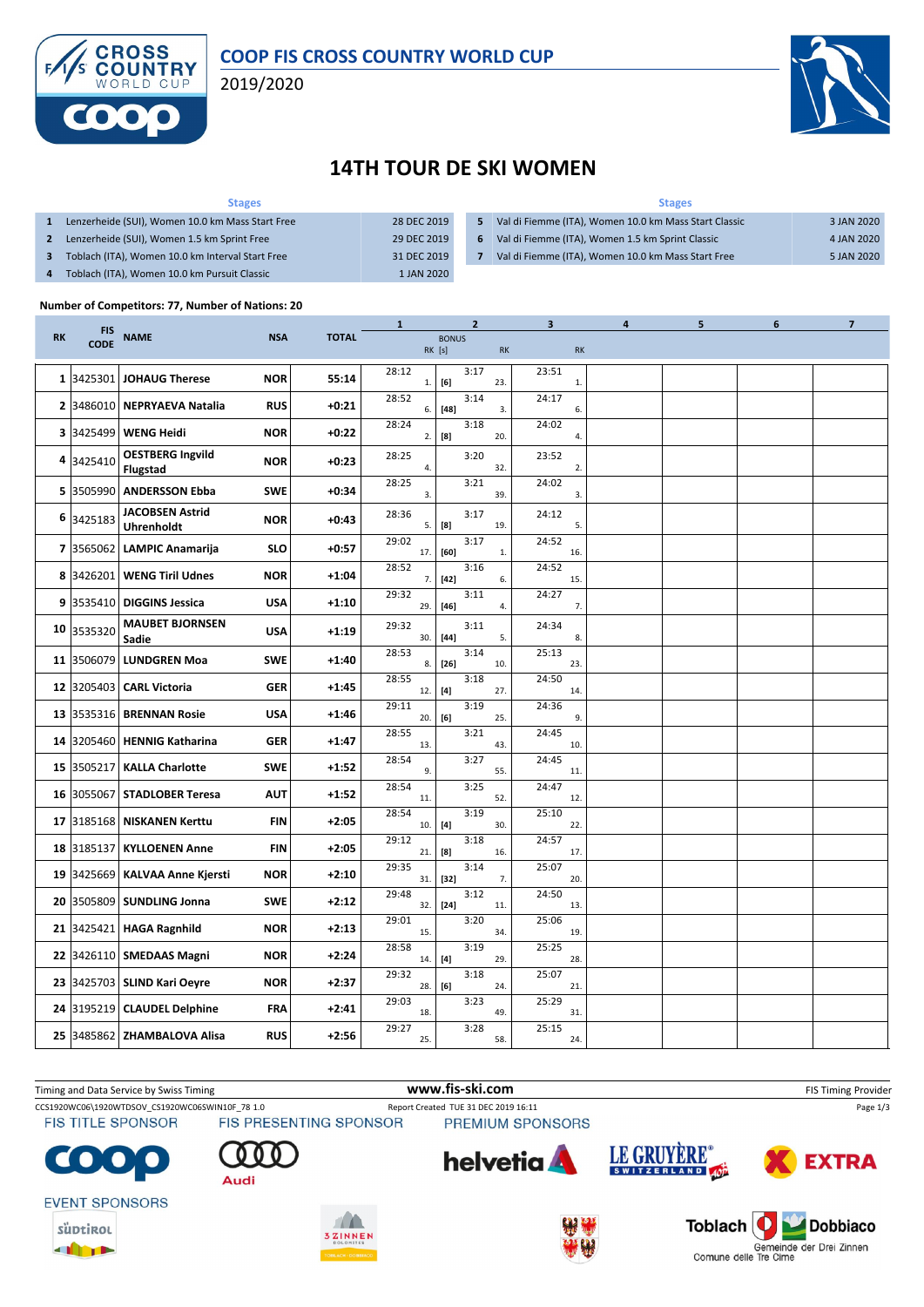

2019/2020



## **14TH TOUR DE SKI WOMEN**

|           |                           |                               |            |              | $\mathbf{1}$ | $\overline{2}$                                                                                                                                                                                                                                   | 3            | $\overline{\mathbf{4}}$ | 5 | 6 | $\overline{7}$ |
|-----------|---------------------------|-------------------------------|------------|--------------|--------------|--------------------------------------------------------------------------------------------------------------------------------------------------------------------------------------------------------------------------------------------------|--------------|-------------------------|---|---|----------------|
| <b>RK</b> | <b>FIS</b><br><b>CODE</b> | <b>NAME</b>                   | <b>NSA</b> | <b>TOTAL</b> |              | <b>BONUS</b><br>RK [s]<br>RK                                                                                                                                                                                                                     | <b>RK</b>    |                         |   |   |                |
| 26        | 3295322                   | <b>COMARELLA Anna</b>         | <b>ITA</b> | $+3:13$      | 29:28<br>27. | 3:28<br>61.                                                                                                                                                                                                                                      | 25:31<br>33. |                         |   |   |                |
| 27        |                           | 3486314 KIRPICHENKO Yana      | <b>RUS</b> | $+3:14$      | 30:00<br>34. | 3:28<br>59.                                                                                                                                                                                                                                      | 25:00<br>18. |                         |   |   |                |
|           |                           | 28 3505956 ROENNLUND Elina    | <b>SWE</b> | $+3:16$      | 30:00<br>37. | 3:16<br>$[4] \centering% \includegraphics[width=1\textwidth]{images/TransY.pdf} \caption{The first two different values of $d=3$ and $d=4$ (left) and $d=5$ (right). The first two different values of $d=3$ (right).} \label{fig:class}$<br>26. | 25:18<br>26. |                         |   |   |                |
|           |                           | 29 3515221 FAEHNDRICH Nadine  | SUI        | $+3:17$      | 29:03<br>19. | 3:10<br>$[10]$<br>13.                                                                                                                                                                                                                            | 26:28<br>53. |                         |   |   |                |
|           | 30 3155324                | JANATOVA Katerina             | <b>CZE</b> | $+3:18$      | 29:59<br>33. | 3:15<br>[8]<br>18.                                                                                                                                                                                                                               | 25:26<br>29. |                         |   |   |                |
|           |                           | 31 3535304 CALDWELL Sophie    | <b>USA</b> | $+3:20$      | 30:35<br>46. | 3:10<br>$[28]$<br>9.                                                                                                                                                                                                                             | 25:17<br>25. |                         |   |   |                |
|           |                           | 32 3155249 NOVAKOVA Petra     | <b>CZE</b> | $+3:29$      | 29:14<br>23. | 3:18<br>28.<br>$[4]$                                                                                                                                                                                                                             | 26:15<br>51. |                         |   |   |                |
|           |                           | 33 3205434 KREHL Sofie        | <b>GER</b> | $+3:33$      | 30:08<br>38. | 3:16<br>[6]<br>22.                                                                                                                                                                                                                               | 25:29<br>30. |                         |   |   |                |
| 34        | 3485849                   | NECHAEVSKAYA Anna             | <b>RUS</b> | $+3:40$      | 30:00<br>35. | 3:33<br>66.                                                                                                                                                                                                                                      | 25:21<br>27. |                         |   |   |                |
|           |                           | 35 3295157 SCARDONI Lucia     | IΤΑ        | $+3:57$      | 30:10<br>40. | 3:20<br>$= 36.$                                                                                                                                                                                                                                  | 25:41<br>38. |                         |   |   |                |
|           | 36 3515087                | van der GRAAFF Laurien        | SUI        | $+4:02$      | 30:40<br>49. | 3:14<br>[8]<br>17.                                                                                                                                                                                                                               | 25:30<br>32. |                         |   |   |                |
|           |                           | 37 3535601 OGDEN Katharine    | <b>USA</b> | $+4:02$      | 30:15<br>42. | 3:28<br>60.                                                                                                                                                                                                                                      | 25:33<br>34. |                         |   |   |                |
| 38        | 3435197                   | <b>MARCISZ Izabela</b>        | <b>POL</b> | $+4:13$      | 30:20<br>43. | 3:28<br>57.                                                                                                                                                                                                                                      | 25:39<br>36. |                         |   |   |                |
|           |                           | 39 3515238 HIERNICKEL Lydia   | SUI        | $+4:16$      | 30:20<br>44. | 3:27<br>56.                                                                                                                                                                                                                                      | 25:43<br>40. |                         |   |   |                |
| 40        |                           | 3045076 YEATON Jessica        | <b>AUS</b> | $+4:21$      | 30:12<br>41. | 3:33<br>67.                                                                                                                                                                                                                                      | 25:50<br>44. |                         |   |   |                |
|           |                           | 41 3295000 BROCARD Elisa      | IΤΑ        | +4:36        | 30:10<br>39. | 3:20<br>$= 36.$                                                                                                                                                                                                                                  | 26:20<br>52. |                         |   |   |                |
|           |                           | 42 3486471 ZHEREBYATEVA Anna  | <b>RUS</b> | $+4:37$      | 30:41<br>51. | 3:36<br>69.                                                                                                                                                                                                                                      | 25:34<br>35. |                         |   |   |                |
|           |                           | 43 3555052 EIDUKA Patricija   | LAT        | $+4:40$      | 30:50<br>54. | 3:23<br>48.                                                                                                                                                                                                                                      | 25:41<br>37. |                         |   |   |                |
|           |                           | 44 3675066 TYULENEVA Valeriya | KAZ        | $+4:40$      | 30:36<br>48. | 3:35<br>68.                                                                                                                                                                                                                                      | 25:43<br>39. |                         |   |   |                |
|           |                           | 45 3665121 SERONOSOVA Polina  | <b>BLR</b> | $+4:46$      | 30:20<br>45. | 3:25<br>53.                                                                                                                                                                                                                                      | 26:15<br>50. |                         |   |   |                |
| 46        | 3486213                   | <b>DURKINA Lidia</b>          | <b>RUS</b> | $+5:10$      | 30:36<br>47. | 3:37<br>71.                                                                                                                                                                                                                                      | 26:11<br>47. |                         |   |   |                |
|           |                           | 47 3295241 GANZ Caterina      | IΤΑ        | $+5:14$      | 30:48<br>53. | 3:26<br>54.                                                                                                                                                                                                                                      | 26:14<br>49. |                         |   |   |                |
| 48        | 3185633                   | <b>NISSINEN Vilma</b>         | <b>FIN</b> | $+5:17$      | 31:20<br>58. | 3:22<br>46.                                                                                                                                                                                                                                      | 25:49<br>43. |                         |   |   |                |
| 49        |                           | 3295144   DEBERTOLIS Ilaria   | IΤΑ        | $+5:23$      | 30:40<br>50. | 3:21<br>38.                                                                                                                                                                                                                                      | 26:36<br>54. |                         |   |   |                |
|           |                           | 50 3205491 FRAEBEL Antonia    | <b>GER</b> | $+5:56$      | 31:59<br>66. | 3:21<br>40.                                                                                                                                                                                                                                      | 25:50<br>45. |                         |   |   |                |
|           |                           | 51 3055108 UNTERWEGER Lisa    | <b>AUT</b> | $+6:00$      | 32:07<br>69. | 3:20<br>31.                                                                                                                                                                                                                                      | 25:47<br>42. |                         |   |   |                |
|           |                           | 52 3675035 SHEVCHENKO Anna    | KAZ        | $+6:13$      | 31:25<br>63. | 3:48<br>73.                                                                                                                                                                                                                                      | 26:14<br>48. |                         |   |   |                |
|           |                           | 53 3505800 DAHLQVIST Maja     | SWE        | $+6:19$      | 32:37<br>72. | 3:16<br>$[22]$<br>12.                                                                                                                                                                                                                            | 26:02<br>46. |                         |   |   |                |
|           |                           | 54 3486232 GOLOVAN Diana      | <b>RUS</b> | $+6:19$      | 32:03<br>68. | 3:44<br>72.                                                                                                                                                                                                                                      | 25:46<br>41. |                         |   |   |                |
|           |                           | 55 3155186 SCHUETZOVA Sandra  | <b>CZE</b> | $+6:25$      | 31:22<br>61. | 3:23<br>50.                                                                                                                                                                                                                                      | 26:54<br>57. |                         |   |   |                |